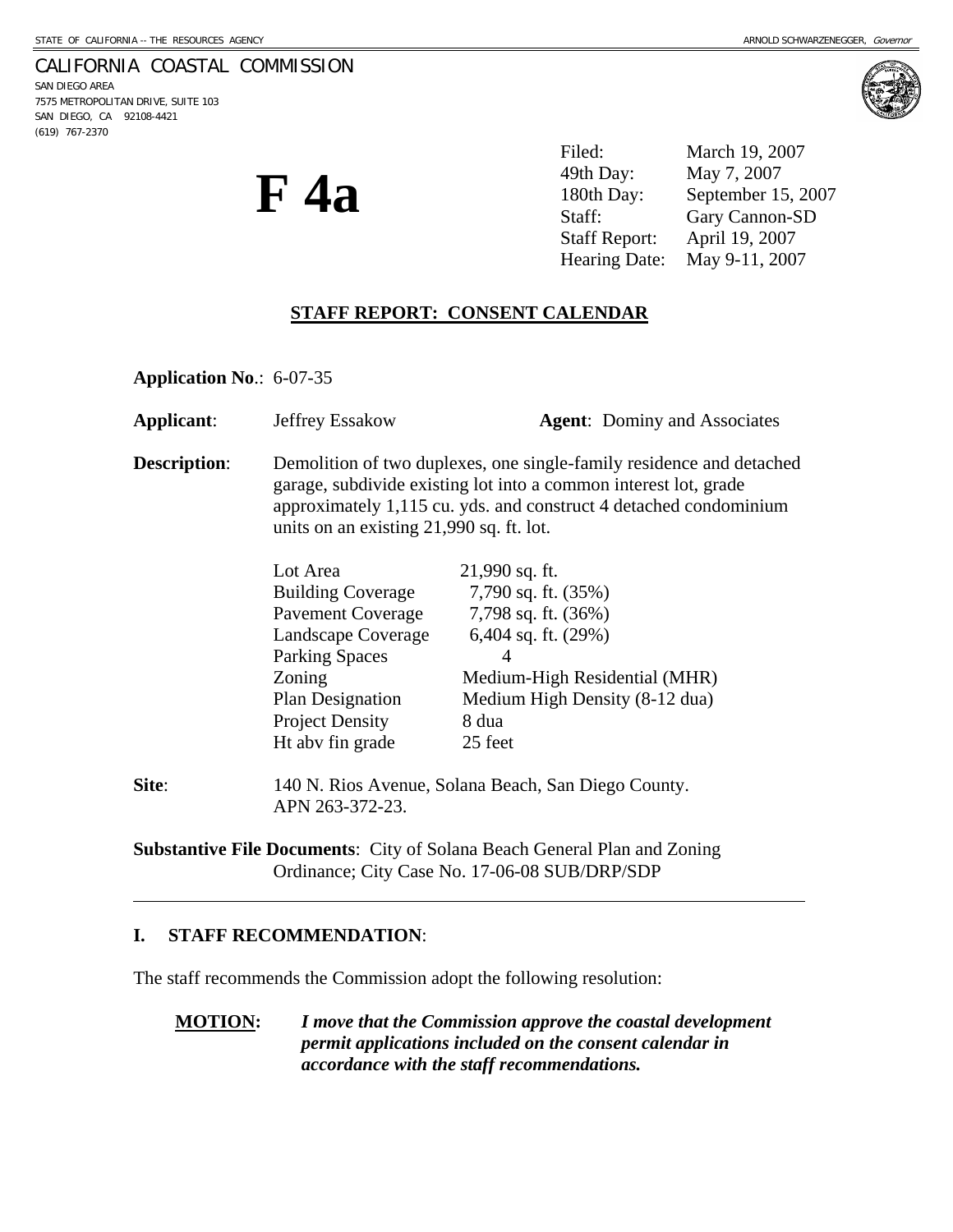### **STAFF RECOMMENDATION TO ADOPT CONSENT CALENDAR:**

Staff recommends a **YES** vote. Passage of this motion will result in approval of all the permits included on the consent calendar. The motion passes only by affirmative vote of a majority of the Commissioners present.

#### **II. Standard Conditions**.

See attached page.

### **III. Special Conditions**.

The permit is subject to the following conditions:

## 1. Drainage Plan. **PRIOR TO ISSUANCE OF THE COASTAL**

**DEVELOPMENT PERMIT**, the applicant shall submit to the Executive Director for review and written approval, a drainage and runoff control plan for the proposed residential development that has been approved by the City of Solana Beach. Said plans shall be in substantial conformance with the submitted plans on March 19, 2007 by Dominy and Associates Architects, documenting that the runoff from the roof, driveway and other impervious surfaces shall be collected and directed into pervious areas on the site (landscaped areas) for infiltration and/or percolation in a non-erosive manner, prior to being conveyed off-site.

The permittee shall undertake the development in accordance with the approved plans. Any proposed changes to the approved plans shall be reported to the Executive Director. No changes to the plans shall occur without a Coastal Commission approved amendment to this coastal development permit unless the Executive Director determines that no amendment is legally required.

### 2. Revised Final Landscape Plans: **PRIOR TO THE ISSUANCE OF THE**

**COASTAL DEVELOPMENT PERMIT**, the applicants shall submit to the Executive Director for review and written approval final landscaping plans for the permitted development that have been approved by the City of Solana Beach. Said plans shall be in substantial conformance with the landscape development plan submitted on March 19, 2007 by Dominy and Associates Architects, except shall be revised to include the following:

a. The landscape palate shall emphasize the use of drought-tolerant native species, but use of drought-tolerant, non-invasive ornamental species and lawn area, is allowed as a small component. No plant species listed as problematic and/or invasive by the California Native Plant Society**,** the California Invasive Plant Council, or as may be identified from time to time by the State of California shall be employed or allowed to naturalize or persist on the site. No plant species listed as 'noxious weed' by the State of California or the U.S. Federal Government shall be utilized.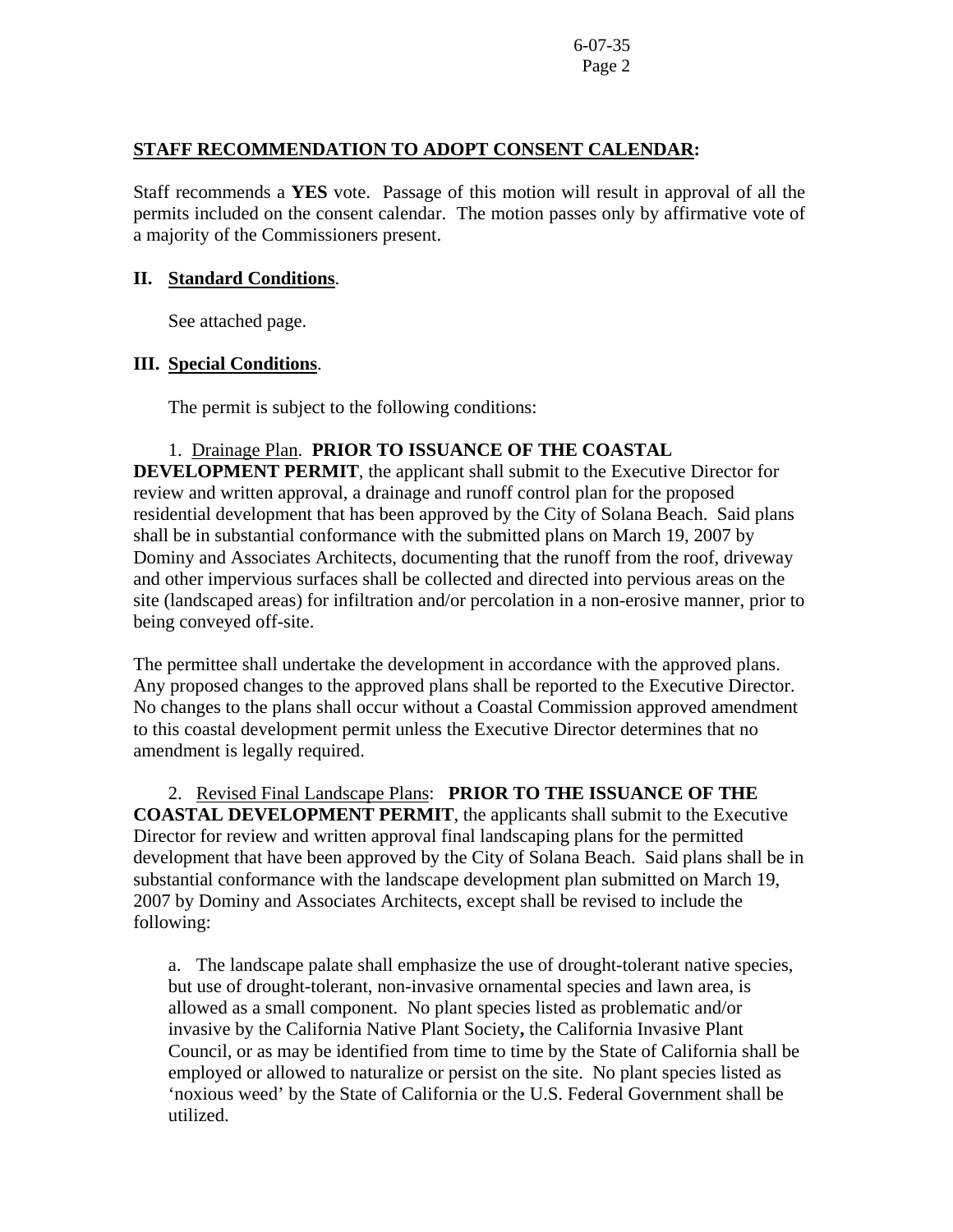b. A planting schedule that indicates that the planting plan shall be implemented within 60 days of completion residential construction

c. A written commitment by the applicant that all required plantings shall be maintained in good growing condition, and whenever necessary, shall be replaced with new plant materials to ensure continued compliance with applicable landscape screening requirements.

d. Rodenticides containing any anticoagulant compounds (including, but not limited to, Warfarin, Brodifacoum, Bromadiolone or Diphacinone) shall not be used.

e. Five years from the date of issuance of the coastal development permit, the applicant shall submit for review and written approval of the Executive Director, a landscape monitoring report, prepared by a licensed Landscape Architect or qualified Resource Specialist, that certifies the on-site landscaping is in conformance with the landscape plan approved pursuant to this Special Condition. The monitoring report shall include photographic documentation of plant species and plant coverage.

If the landscape monitoring report indicates the landscaping is not in conformance with or has failed to meet the performance standards specified in the landscaping plan approved pursuant to this permit, the applicant, or successors in interest, shall submit a revised or supplemental landscape plan for the review and written approval of the Executive Director. The revised landscaping plan must be prepared by a licensed Landscape Architect or Resource Specialist and shall specify measures to remediate those portions of the original plan that have failed or are not in conformance with the original approved plan.

The permittee shall undertake the development in accordance with the approved plans. Any proposed changes to the approved plans shall be reported to the Executive Director. No changes to the plans shall occur without a Coastal Commission approved amendment to this coastal development permit unless the Executive Director determines that no amendment is legally required.

 3. Export of Grading Materials. PRIOR TO THE ISSUANCE OF THE COASTAL DEVELOPMENT PERMIT, the applicant shall identify the location of the disposal site for the proposed exported grading material. If the site is located within the coastal zone, a separate coastal development permit or permit amendment shall be obtained from the California Coastal Commission prior to export unless the Executive Director determines that no permit or amendment is legally required.

# **IV. Findings and Declarations.**

The Commission finds and declares as follows: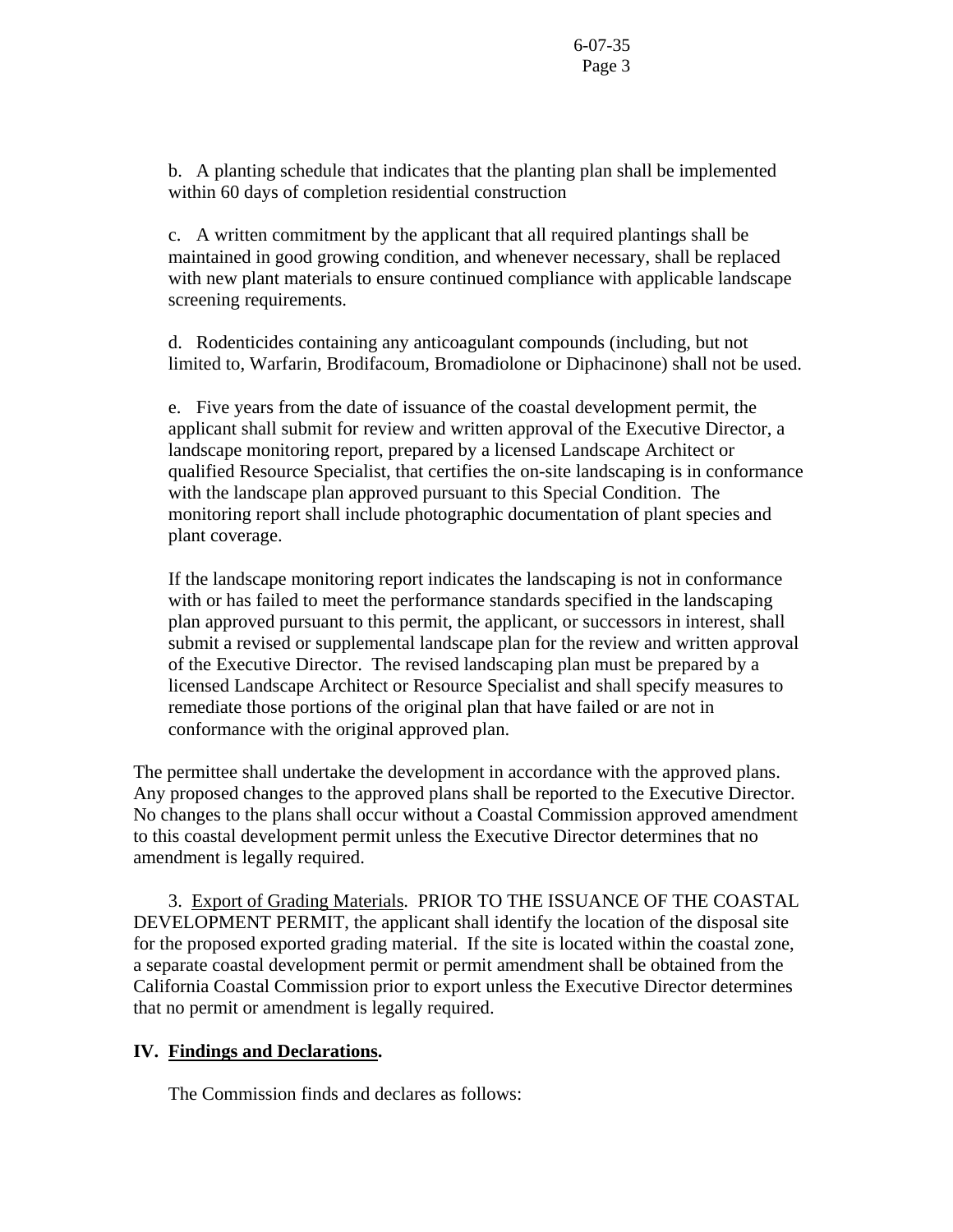**A. Detailed Project Description/History**. The applicant is proposing to demolish all existing structures on the property (which includes two duplexes, a single-family residence and a detached garage), subdivide the existing lot into a common interest lot, grade approximately 1,115 cu. yds. with approximately 545 cu. yds. of export and construct 4 detached condominium units on an existing 21,990 sq. ft. lot. The two structures located closest to North Rios Avenue will each be a two-story, 3,470 sq. ft detached condominium and the two structures furthest from North Rios will each be a two-story, 3,395 sq. ft. detached condominium with pools. Although the applicant has proposed approximately 545 cu. yds. of grading material to be exported from the site, the location of the export site has not been identified. Therefore, Special Condition #3 has been attached which requires the applicant to identify the export location and if within the Coastal Zone to show evidence of a coastal development permit for its placement or obtain the necessary permit.

The project site is located at 140 N. Rios Avenue, one block north of Lomas Santa Fe of in the City of Solana Beach. The surrounding area consists of medium and large sized single-family residences as well as several commercial buildings.

The City of Solana Beach does not yet have a certified Local Coastal Program (LCP) and therefore, the Chapter 3 policies of the Coastal Act are the standard of review.

 **B. Biological Resources/Water Quality**. Coastal Act policies 30240 and 30251 restrict the alteration of natural landforms and protect sensitive habitats. Section 30231 of the Coastal Act requires that coastal waters are protected and runoff minimized. Special Condition #1 has been attached to require that all runoff from new impervious surfaces drain through landscaping or other pervious surfaces prior to being conveyed offsite. Directing on-site runoff through landscaping for filtration of on-site runoff in this fashion is a well-established Best Management Practice for treating runoff from small developments such as the subject proposal.

In addition, non-native or invasive landscaping on the subject site has the potential to impact San Elijo Lagoon to the north or San Dieguito Lagoon to the south either through runoff from the site or seeds that could be transported offsite by winds or animals. Therefore, Special Condition #2 has been attached which requires the site be landscaped with drought-tolerant native and non-invasive species and that the landscaping be maintained over the lifetime of the development. The proposed development will not have an adverse impact on any sensitive habitat and, as conditioned, will not result in erosion or adverse impacts to water quality, as adequate drainage controls will be provided. Thus, the project is consistent with the resource protection policies of Chapter 3 of the Coastal Act.

 **C. Community Character /Visual Quality.** The development is located within an existing developed area and, as conditioned, will be compatible with the character and scale of the surrounding area and will not impact public views. Therefore, the Commission finds that the development, as conditioned, conforms to Section 30251 of the Coastal Act.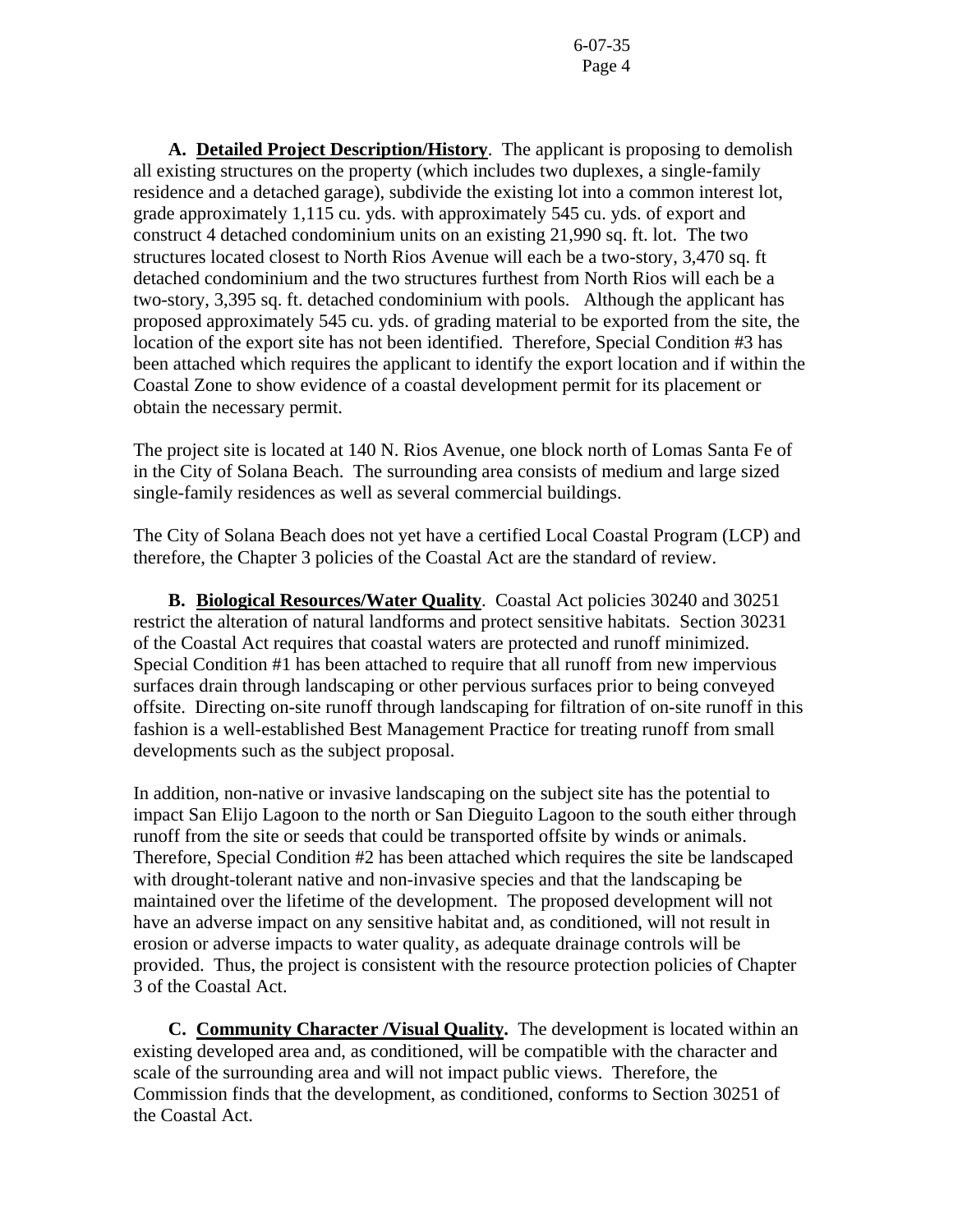**D. Local Coastal Program.** The City of Solana Beach does not have a certified LCP at this time. Thus, the Coastal Commission retains permit jurisdiction in this community and Chapter 3 of the Coastal Act remains the legal standard of review. As conditioned, the proposed development is consistent with Chapter 3 of the Coastal Act. Approval of the project, as conditioned, will not prejudice the ability of the City of Solana Beach to prepare a Local Coastal Program that is in conformity with the provisions of Chapter 3.

 **E. California Environmental Quality Act**. As conditioned, there are no feasible alternatives or feasible mitigation measures available which available which would substantially lessen any significant adverse effect which the activity may have on the environment. Therefore, the Commission finds that the proposed project, as conditioned to mitigate the identified impacts, is the least environmentally damaging feasible alternative and can be found consistent with the requirements of the Coastal Act to conform to CEQA.

# **STANDARD CONDITIONS:**

- 1. Notice of Receipt and Acknowledgment. The permit is not valid and development shall not commence until a copy of the permit, signed by the permittee or authorized agent, acknowledging receipt of the permit and acceptance of the terms and conditions, is returned to the Commission office.
- 2. Expiration. If development has not commenced, the permit will expire two years from the date on which the Commission voted on the application. Development shall be pursued in a diligent manner and completed in a reasonable period of time. Application for extension of the permit must be made prior to the expiration date.
- 3. Interpretation. Any questions of intent or interpretation of any condition will be resolved by the Executive Director or the Commission.
- 4. Assignment. The permit may be assigned to any qualified person, provided assignee files with the Commission an affidavit accepting all terms and conditions of the permit.
- 5. Terms and Conditions Run with the Land. These terms and conditions shall be perpetual, and it is the intention of the Commission and the permittee to bind all future owners and possessors of the subject property to the terms and conditions.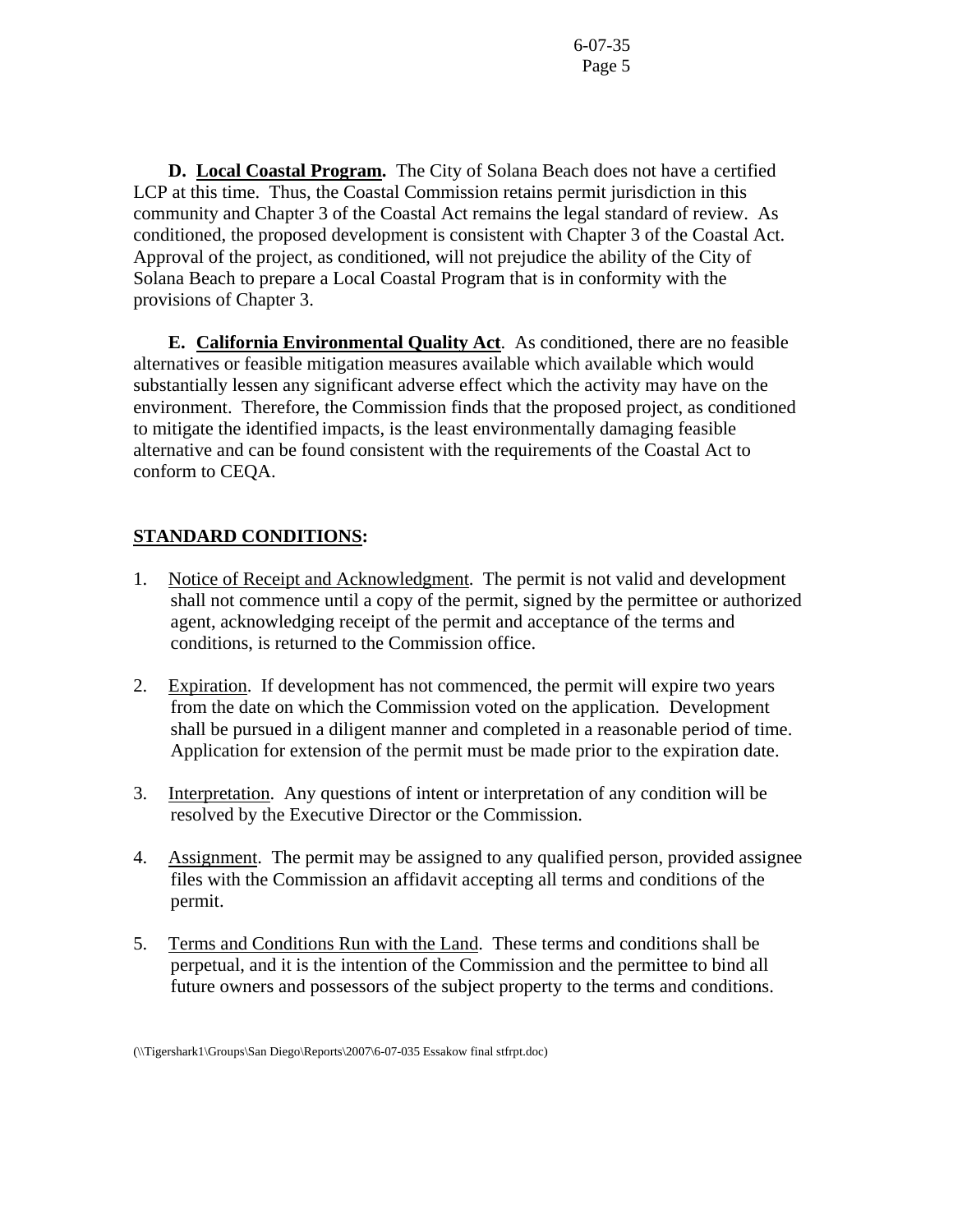